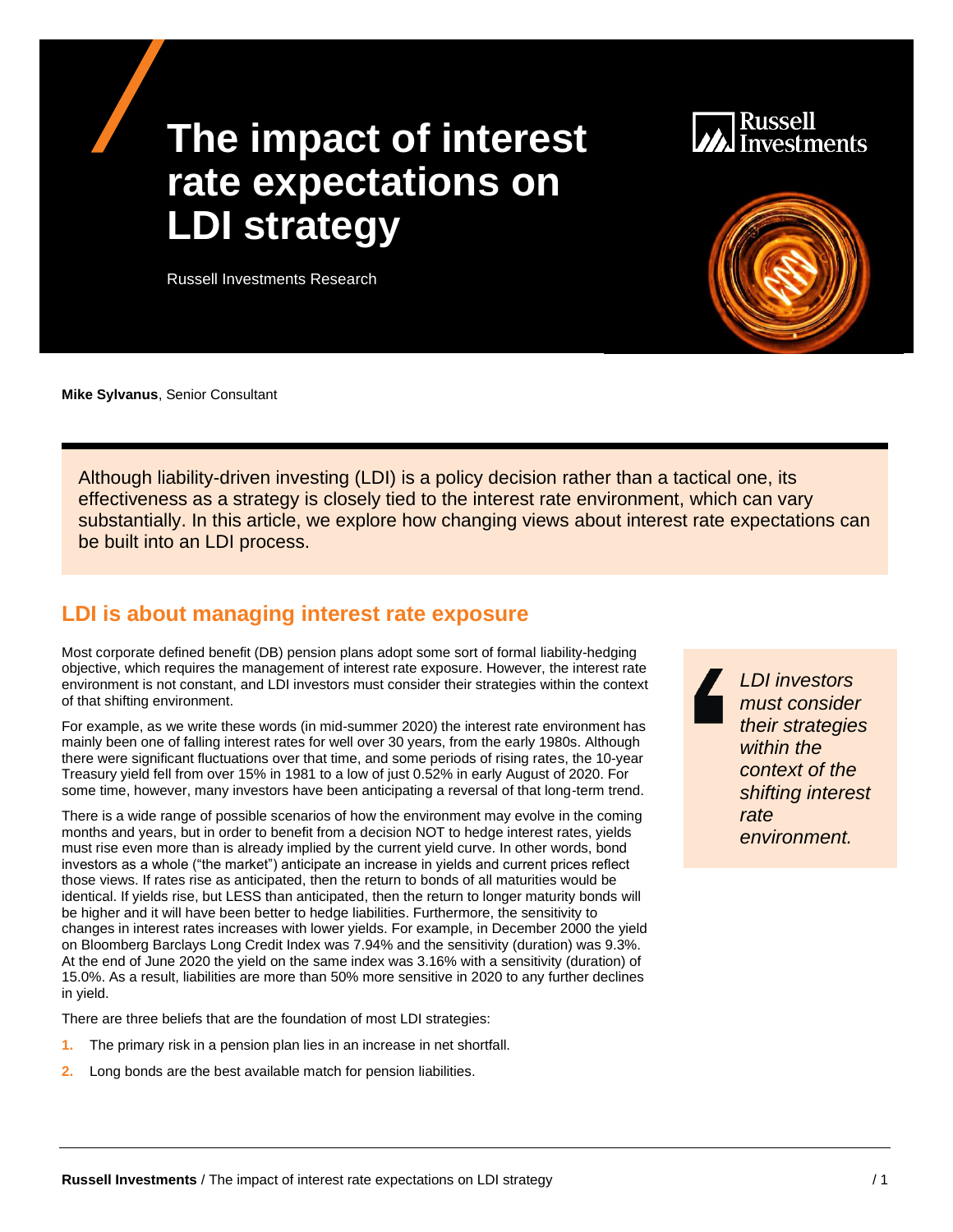**3.** It is difficult if not impossible to benefit from anticipating changes in interest rates so there is no reliable expected advantage to not hedging as much as possible the substantial interest rate risk of the liability.

While the first two points ought to remain true no matter what the level of interest rates, some interest rate environments may lead investors to question the third point.

## **An LDI decision matrix**

Exhibit 1 is a simple example of a matrix that can be used to document the interaction between beliefs and circumstances for a representative plan that is frozen, offering no new benefits accruals. While each plan will fill it in differently depending on its own situation, the use of a matrix structure allows for greater clarity in the decision-making process.

#### **Exhibit 1: Sample decision matrix**

| <b>INTEREST RATE VIEW</b>                          | <b>FUNDED STATUS</b><br><b>ABOVE 90%</b>                         | <b>FUNDED STATUS 70%</b><br>- 90%                       | <b>POORLY FUNDED</b>                                    |
|----------------------------------------------------|------------------------------------------------------------------|---------------------------------------------------------|---------------------------------------------------------|
| No view, or agree<br>with market<br>consensus view | Hedge                                                            | Hedge                                                   | Follow LRAA glide<br>path                               |
| Expect faster rate<br>rise                         | Reduce hedge only<br>if the risk of<br>trapped capital is<br>low | Reduce hedge,<br>recognizing the risk<br>being taken on | Reduce hedge,<br>recognizing the risk<br>being taken on |
| Expect rates to fall                               | Hedge                                                            | Hedge                                                   | Hedge                                                   |

The implication of a view that rates are likely to fall is relatively simple: The case for hedging in the LDI program would be strengthened, regardless of the funded status of the plan.

If the view is that rates are likely to rise, the situation is more complex, and the response to a changing view on interest rates is dependent on how well funded the plan is. Because this plan is frozen, the value of generating additional returns is greatly reduced once the plan is fully funded. There is a danger that extra returns may simply turn into trapped capital within the plan.<sup>1</sup> So the case for hedging is strong for a well-funded frozen plan, almost irrespective of the view on interest rates. If funding is not as strong, however, the expectation of rising rates would lead to a desire to increase the plan's net exposure to interest rates, i.e. to reduce the size of the hedging position.

In most situations, views about the current market environment are captured by pension plans in tactical policy positions and through the active management process, rather than in adjustments to the strategic policy. So actions such as those described in this article represent exceptions to the general rule, which come about because the behavior of interest rates is the fundamental driver of a pension plan's experience.

Because of their exceptional nature, there are several questions to bear in mind as these actions are taken.

#### **Is the belief reasonable?**

Return expectations represent a balance of probabilities rather than a certainty. A degree of caution is especially appropriate when it comes to interest rates, which have been perceived as abnormally low and likely to increase for many years. Economists have been wrong for a long time on that subject.

*While each plan will fill it in differently depending on its own situation, the use of a matrix structure allows for greater clarity in the decisionmaking process.*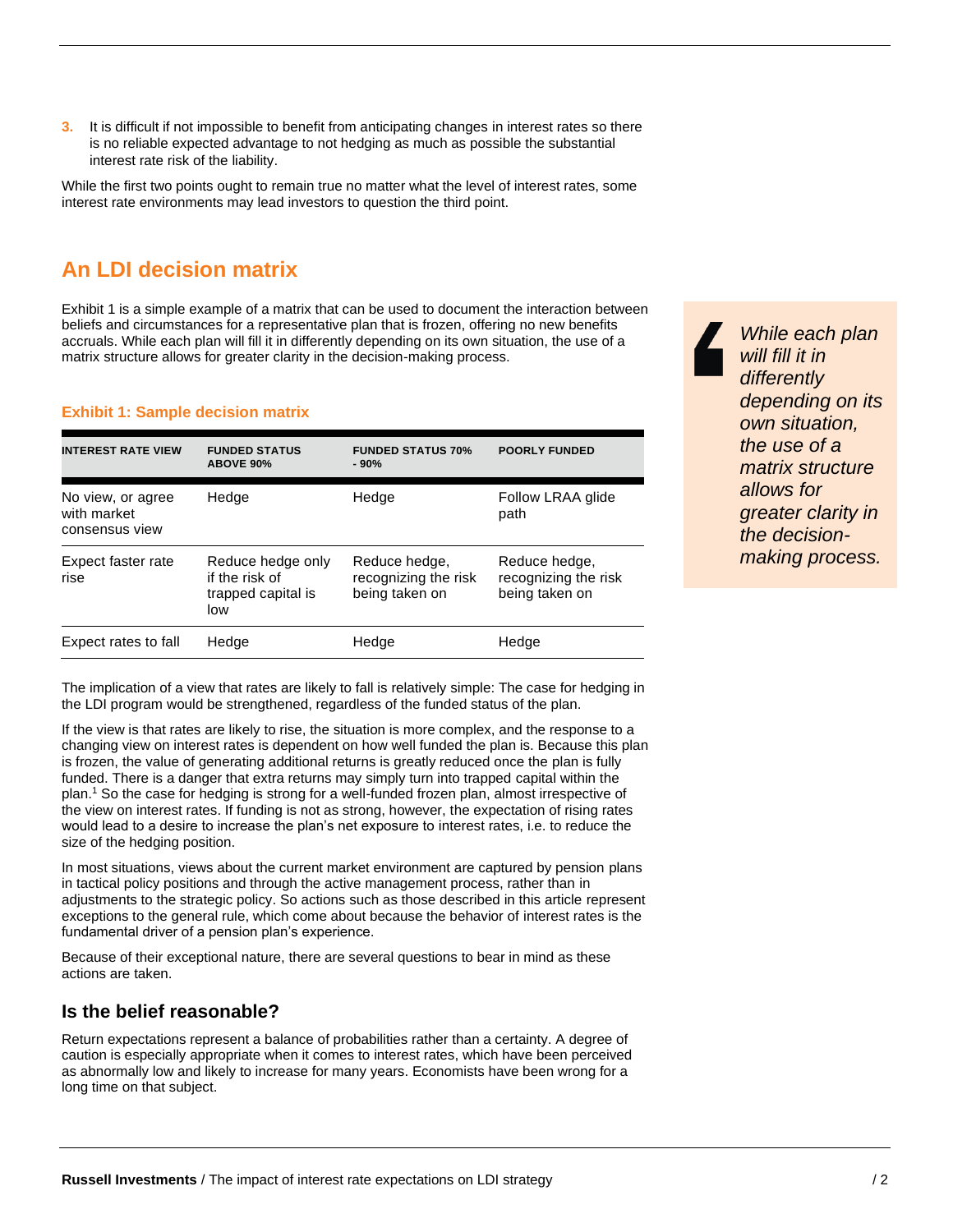#### **How strong is the belief?**

Asset values and return prospects fluctuate all the time, and investors reposition their portfolios in response (generally via the agency of active managers). Only if the belief about future interest rate movements is sufficiently strong, such that it cannot be accommodated within the normal process, should action at the strategic policy level be considered.

#### **What is the upside if the belief proves correct?**

There's a clear benefit for an underfunded plan (or an open plan) if a position on interest rate movements is taken that proves correct, because that reduces the plan sponsor's contributions dollar for dollar as the belief pays off. For an overfunded frozen plan, however, extra returns may just end up as trapped capital.

#### **How big is the existing position?**

The decision being considered here is not a decision to position the portfolio for rising rates, but rather to increase the existing position held, which in many cases is already substantial.

#### **Have we allowed for what's already priced in?**

Not only are interest rates difficult to forecast, there are structural features of the bond market that skew the odds against investors who take a position on rising interest rates. A corollary of this is that any belief about the future course of interest rates must include an expected timeline. Incorrect timing on a directionally-correct call does not merely affect the timing of the payoff, but can even turn a profit into a loss.

## **Conclusion**

The matrix shown in this viewpoint is just one example of how a plan may adjust an LDI strategy in light of different views about interest rates. There is a long list of considerations that shape an LDI program. So it's not just – indeed, not even primarily – about the level of interest rates. At its core, however, LDI is about the management of interest rate exposure, and changes in the environment can at times be so significant that the strategic picture is affected. At such times, clear thinking is called for. To that end, a matrix such as the one shown in Exhibit 1 can provide valuable structure for the decision-making process.

*LDI is about the management of interest rate exposure, and changes in the environment can at times be so significant that the strategic picture is affected.*

<sup>1</sup> Returning plan surplus to the plan sponsor carries substantial tax disadvantages. This reduces the incentive to take risk in pursuit of further strengthening the funded status above a certain point. For a fuller description of the dynamics behind this, see "Liability-responsive asset allocation: Defining the de-risking glide path for defined benefit pension plans," Russell Investments Viewpoint, Revised May 2020